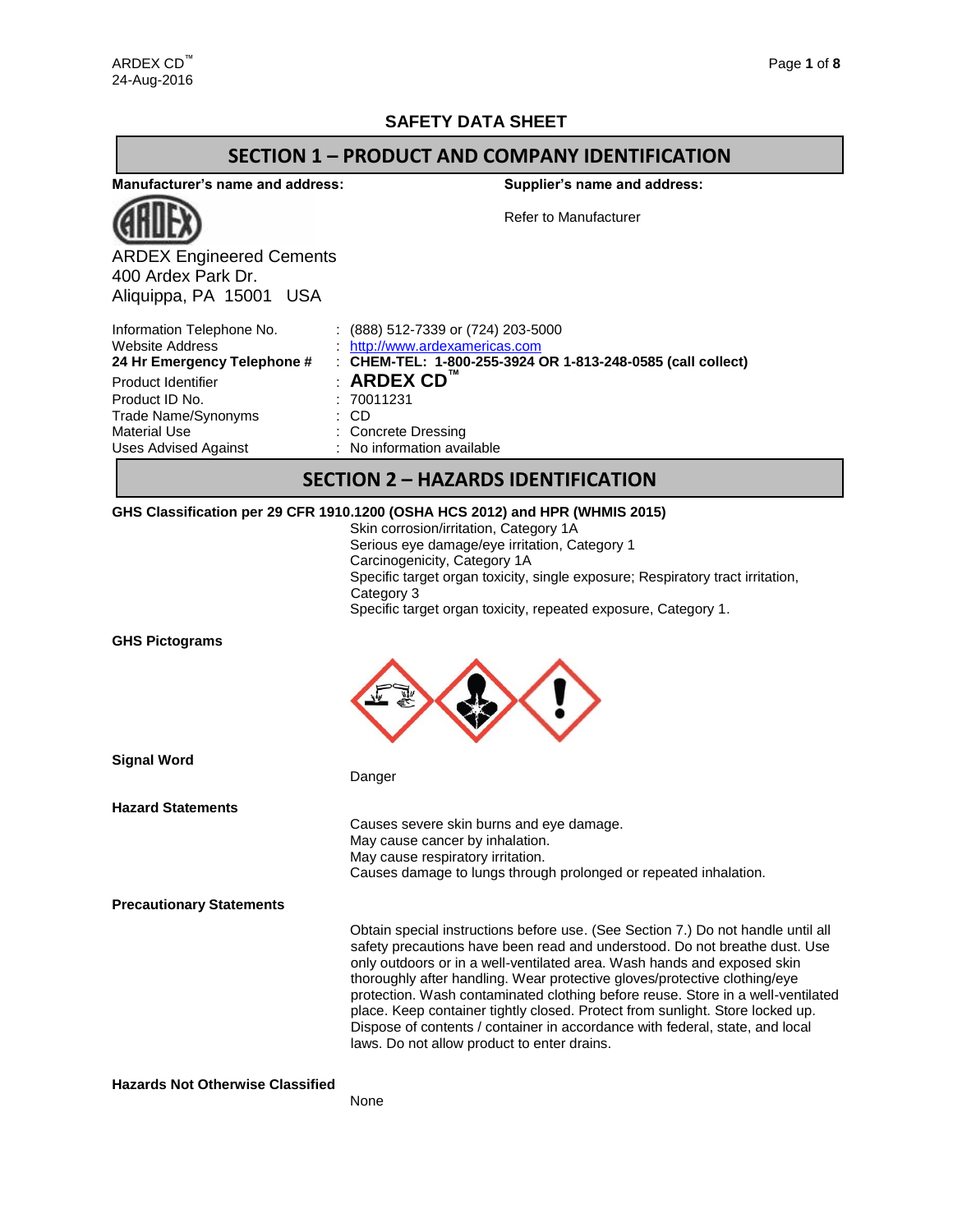г

### **% With Unknown Acute Toxicity** : Up to 89% by weight of this product consists of ingredients with unknown acute

toxicity.

# **SECTION 3 – COMPOSITION/INFORMATION ON INGREDIENTS**

| Ingredients                | CAS#       | % (by weight) |
|----------------------------|------------|---------------|
|                            |            |               |
| Crystalline silica, quartz | 14808-60-7 | $30 - 60$     |
| Calcium aluminate cement   | 65997-16-2 | $30 - 60$     |
| Portland cement            | 65997-15-1 | $1 - 5$       |
| Limestone                  | 1317-65-3  | $1 - 5$       |
| Vinyl acetate copolymer    | 24937-78-8 | $1 - 5$       |
| Amorphous fumed silica     | 69012-64-2 | $1 - 5$       |

The exact percentages of the ingredients have been withheld by the manufacturer as trade secrets.

| <b>SECTION 4 - FIRST AID MEASURES</b>                                                                                                                                                                                                                                                    |  |  |  |  |  |  |
|------------------------------------------------------------------------------------------------------------------------------------------------------------------------------------------------------------------------------------------------------------------------------------------|--|--|--|--|--|--|
| : Call a Poison Center or doctor if you feel unwell.                                                                                                                                                                                                                                     |  |  |  |  |  |  |
| : Remove victim to fresh air and keep at rest in a position comfortable for breathing.<br>If experiencing respiratory symptoms: call a doctor/physician.                                                                                                                                 |  |  |  |  |  |  |
| Remove/Take off immediately all contaminated clothing. Flush affected skin with<br>gently flowing lukewarm water for at least 20 minutes. Seek immediate medical<br>attention/advice.                                                                                                    |  |  |  |  |  |  |
| Rinse cautiously with water for several minutes. Remove contact lenses, if present<br>and easy to do. Continue rinsing. Get medical advice/attention.                                                                                                                                    |  |  |  |  |  |  |
| Rinse mouth. Do NOT induce vomiting. Call a POISON CENTER or<br>doctor/physician if you feel unwell.                                                                                                                                                                                     |  |  |  |  |  |  |
| : Treat symptomatically.                                                                                                                                                                                                                                                                 |  |  |  |  |  |  |
| Signs and symptoms of short-term (acute) exposure                                                                                                                                                                                                                                        |  |  |  |  |  |  |
| : Symptoms may include coughing and shortness of breath.                                                                                                                                                                                                                                 |  |  |  |  |  |  |
| Symptoms may include redness and itching. Contact with wet material, or moist<br>areas of skin, causes skin burns. Skin thickening, cracking, or fissuring may occur.                                                                                                                    |  |  |  |  |  |  |
| Direct contact may strongly irritate or burn the eyes. Could cause blindness.                                                                                                                                                                                                            |  |  |  |  |  |  |
| : Symptoms such as gastric pain, nausea, vomiting, and diarrhea may occur.                                                                                                                                                                                                               |  |  |  |  |  |  |
| Effects of long-term (chronic) exposure                                                                                                                                                                                                                                                  |  |  |  |  |  |  |
| Prolonged inhalation may cause adverse lung effects with symptoms including<br>coughing and shortness of breath. Repeated or prolonged inhalation of fine dusts<br>may cause severe scarring of the lungs, a disease called silicosis, and alveolar<br>proteinosis (lower lung disease). |  |  |  |  |  |  |
| Indication of need for immediate medical attention or special treatment                                                                                                                                                                                                                  |  |  |  |  |  |  |
| Difficulty breathing persists after removing the person to fresh air.                                                                                                                                                                                                                    |  |  |  |  |  |  |
| Any burn to the skin.                                                                                                                                                                                                                                                                    |  |  |  |  |  |  |
| Any exposure to the eye which causes irritation.                                                                                                                                                                                                                                         |  |  |  |  |  |  |
|                                                                                                                                                                                                                                                                                          |  |  |  |  |  |  |

| Suitable extinguishing media         | : Carbon dioxide, dry chemical powder, foam.                                                                                      |
|--------------------------------------|-----------------------------------------------------------------------------------------------------------------------------------|
| Unsuitable extinguishing media       | Water. Contact with water may cause hydration and formation of caustic alkaline<br>material.                                      |
| <b>Hazardous combustion products</b> | : Calcium oxide, calcium oxalate, vinyl acetate, acetic acid, formic acid,<br>formaldehydes, carbon monoxide, and carbon dioxide. |

**Special fire-fighting procedures/equipment**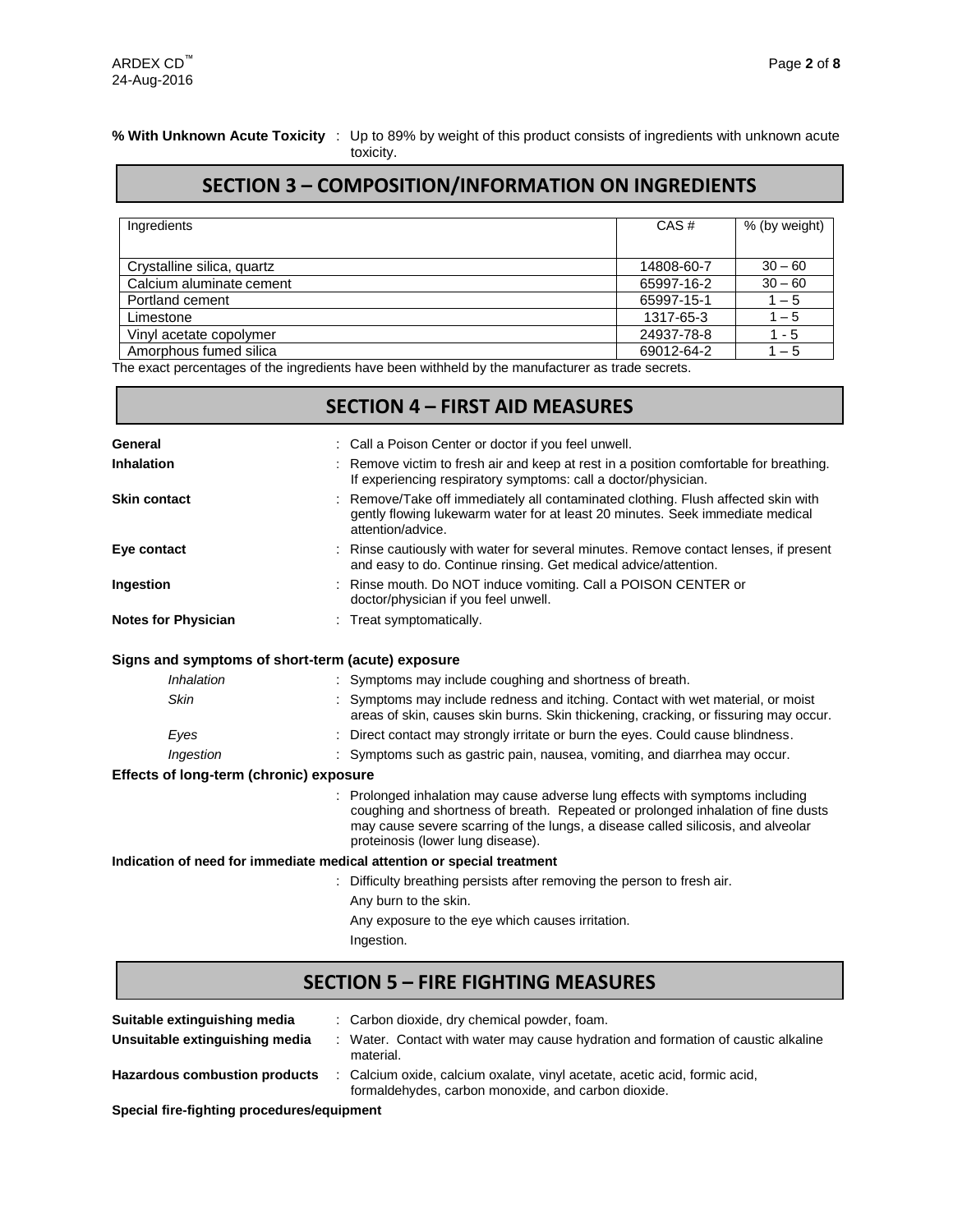: Firefighters should wear proper protective equipment and self-contained breathing apparatus with full face piece operated in positive pressure mode. Move containers from fire area if safe to do so. Water spray may be useful in cooling equipment exposed to heat and flame. After fires have been extinguished, carefully clean all equipment and surfaces exposed to fumes.

**Environmental precautions** : Do not allow material to enter drains or contaminate ground water system.

**Fire hazards/conditions of flammability**

: Not flammable under normal conditions of use.

**Flammability classification (OSHA 29 CFR 1910.1200, WHMIS 2015)**

: Not flammable

## **SECTION 6 – ACCIDENTAL RELEASE MEASURES**

| <b>Personal precautions</b>                                                                                                                                                                                                                                                                                                                                                                                                                                |  | : Restrict access to area until completion of clean-up. All persons dealing with<br>clean-up should wear the appropriate chemically protective equipment.                                                                                                             |  |  |  |  |  |
|------------------------------------------------------------------------------------------------------------------------------------------------------------------------------------------------------------------------------------------------------------------------------------------------------------------------------------------------------------------------------------------------------------------------------------------------------------|--|-----------------------------------------------------------------------------------------------------------------------------------------------------------------------------------------------------------------------------------------------------------------------|--|--|--|--|--|
| <b>Protective equipment</b>                                                                                                                                                                                                                                                                                                                                                                                                                                |  | : Refer to Section 8 on this Safety Data Sheet, EXPOSURE CONTROLS /<br>PERSONAL PROTECTION, for additional information on acceptable personal<br>protective equipment.                                                                                                |  |  |  |  |  |
| <b>Emergency Procedures</b>                                                                                                                                                                                                                                                                                                                                                                                                                                |  | : If a spill/release in excess of the EPA reportable quantity is made into the<br>environment, immediately notify the national response center in the United States<br>(phone: 1-800-424-8002). Outside of the U.S. call the emergency number listed in<br>Section 1. |  |  |  |  |  |
|                                                                                                                                                                                                                                                                                                                                                                                                                                                            |  | US CERCLA Reportable quantity (RQ): None reported.                                                                                                                                                                                                                    |  |  |  |  |  |
| Methods and materials for containment and cleaning up                                                                                                                                                                                                                                                                                                                                                                                                      |  |                                                                                                                                                                                                                                                                       |  |  |  |  |  |
| : Ventilate area of release. Eliminate all ignition sources. Stop spill or leak at source<br>if safely possible. Contain material, preventing it from entering sewer lines or<br>waterways. Using HEPA vacuum, or other dustless methods, gather up spilled<br>material and place in suitable container for later disposal (see Section 13). Avoid<br>adding water, material becomes alkaline when wet. Notify the appropriate<br>authorities as required. |  |                                                                                                                                                                                                                                                                       |  |  |  |  |  |
| <b>Prohibited materials</b>                                                                                                                                                                                                                                                                                                                                                                                                                                |  | : Avoid adding water, material becomes alkaline when wet.                                                                                                                                                                                                             |  |  |  |  |  |
| <b>Environmental precautions</b>                                                                                                                                                                                                                                                                                                                                                                                                                           |  | Do not allow product to enter drains or waterways. Do not allow material to<br>contaminate ground water system.                                                                                                                                                       |  |  |  |  |  |
| Reference to other sections                                                                                                                                                                                                                                                                                                                                                                                                                                |  | : See Section 13 for disposal information.                                                                                                                                                                                                                            |  |  |  |  |  |

## **SECTION 7 – HANDLING AND STORAGE**

| <b>Special instructions</b> | Mixing the product according to the directions in the Technical Data Sheet will<br>produce airborne dusts, including crystalline silica. Wear a dust mast (N-95 or<br>higher) while mixing. Use ventilation to control levels of dust in the work area.                                                                                                                                                                                                                                                                                                                                                                   |
|-----------------------------|---------------------------------------------------------------------------------------------------------------------------------------------------------------------------------------------------------------------------------------------------------------------------------------------------------------------------------------------------------------------------------------------------------------------------------------------------------------------------------------------------------------------------------------------------------------------------------------------------------------------------|
| Safe handling procedures    | : Corrosive! Wear chemically resistant protective equipment during handling. Use in<br>a well-ventilated area. Training the workers on the potential health hazards<br>associated with product dust is important. Secondary inhalation exposures could<br>occur when cleaning equipment, or when removing or laundering the clothing. Do<br>not breathe dust. Avoid contact with skin, eyes and clothing. Avoid wet or humid<br>conditions. Keep away from acids and incompatibles. Avoid and control operations<br>which create dust. Keep containers tightly closed when not in use. Wash thoroughly<br>after handling. |
| <b>Storage requirements</b> | : Store in a cool, dry, well-ventilated area. Store away from heat and open flame.<br>Avoid storing in direct sunlight. Store in original container. Keep tightly closed when<br>not in use. Do not reuse empty container without commercial cleaning or<br>reconditioning.                                                                                                                                                                                                                                                                                                                                               |
| Incompatible materials      | See Section 10.                                                                                                                                                                                                                                                                                                                                                                                                                                                                                                                                                                                                           |
| Special packaging materials | Always keep in containers made of the same materials as the supply container.                                                                                                                                                                                                                                                                                                                                                                                                                                                                                                                                             |

# **SECTION 8 – EXPOSURE CONTROLS AND PERSONAL PROTECTION**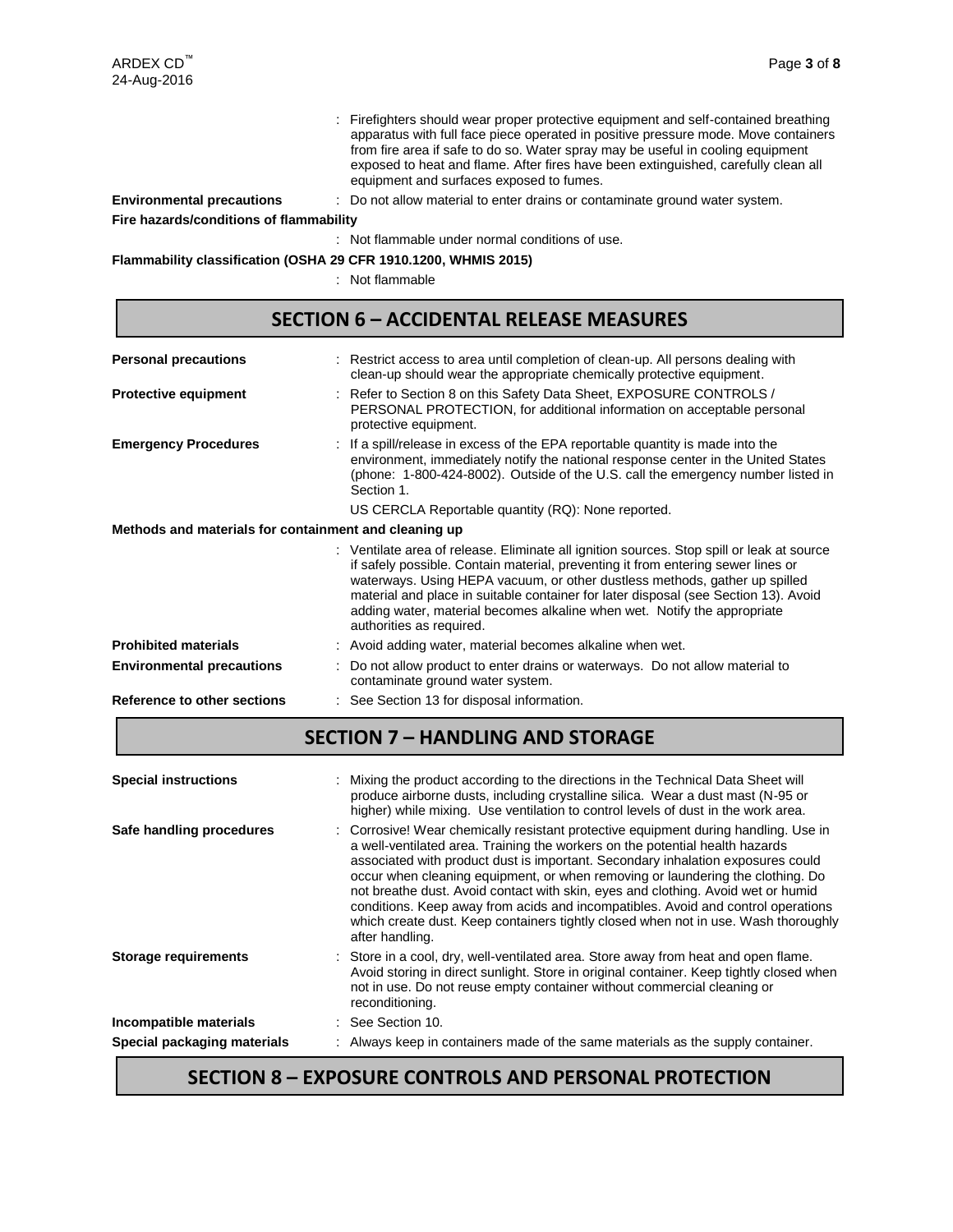**Permissible Exposure Limits** : No exposure limits have been established for the product itself. Below are exposure limits for the components in the product.

| <b>Threshold Limit Values</b> |            | <b>ACGIH TLV</b>                                                                   |             | <b>OSHA PEL</b>                                                            |             |  |
|-------------------------------|------------|------------------------------------------------------------------------------------|-------------|----------------------------------------------------------------------------|-------------|--|
| for the Ingredients           | CAS#       | <b>TWA</b>                                                                         | <b>STEL</b> | PEL                                                                        | <b>STEL</b> |  |
| Limestone                     | 1317-65-3  | <b>TLV</b><br>Withdrawn<br>In 2007                                                 | N/Av        | 15 mg/m <sup>3</sup><br>(Total dust);<br>5 mg/m $3$<br>(respirable)        | N/Av        |  |
| Calcium aluminate cement      | 65997-16-2 | 1 mg/m $3$<br>(as<br>Aluminum<br>metal and<br>insoluble<br>compounds)              | N/Av        | N/Av                                                                       | N/Av        |  |
| Portland cement               | 65997-15-1 | 1 mg/m $3$<br>(respirable, no<br>asbestos and<br>$< 1\%$<br>crystalline<br>silica) | N/Av        | 15 mg/m <sup>3</sup><br>(Total dust);<br>5 mg/ $m3$<br>(respirable)        | N/Av        |  |
| Vinyl acetate copolymer       | 24937-78-8 | 10 mg/m <sup>3</sup><br>(Total dust);<br>3 mg/m $3$<br>(respirable)                | N/Av        | 15 mg/m $3$<br>(Total dust);<br>5 mg/m $3$<br>(respirable)                 | N/Av        |  |
| Crystalline silica, quartz    | 14808-60-7 | $0.025$ mg/m <sup>3</sup><br>(respirable<br>fraction)                              | N/Av        | $0.05 \overline{\mathrm{mg/m}^3}$<br>(respirable)<br>(final rule<br>limit) | N/Av        |  |
| Amorphous fumed silica        | 69012-64-2 | 2 mg/m $3$<br>(respirable)                                                         | N/Av        | N/Av                                                                       | N/Av        |  |

| <b>Engineering Controls</b>          | : Use general or local exhaust ventilation to maintain air concentrations below<br>recommended exposure limits. Ventilation should effectively remove and prevent<br>buildup of any dust generated from the handling of this product. |  |  |
|--------------------------------------|---------------------------------------------------------------------------------------------------------------------------------------------------------------------------------------------------------------------------------------|--|--|
| <b>Personal Protection Equipment</b> |                                                                                                                                                                                                                                       |  |  |
| Eye / face protection                | : Safety glasses or chemical goggles must be worn when using this product.<br>Additionally, a face shield is recommended if splashing is possible.                                                                                    |  |  |
| <b>Skin protection</b>               | : Wear chemical resistant protective clothing and impervious gloves. Glove materials<br>such as nitrile rubber or Viton (fluorocarbon rubber) are recommended.                                                                        |  |  |
| <b>Body protection</b>               | : Where extensive exposure to product is possible, use resistant coveralls, apron and<br>boots to prevent contact.                                                                                                                    |  |  |
| <b>Respiratory protection</b>        | : If work process generates excessive quantities of dust, or exposures in excess of<br>any PEL, wear an appropriate particulate respirator (dust mask). Mask should be<br>rated at N-95 or higher.                                    |  |  |
| Site safety equipment                | : An eyewash station and safety shower should be made available in the immediate<br>working area.                                                                                                                                     |  |  |
| General hygiene considerations       | : Avoid contact with eyes, skin and clothing. Do not breathe dust. Do not eat, drink<br>or smoke when using this product. Clean all equipment and clothing at end of each<br>work shift.                                              |  |  |

# **SECTION 9 – PHYSICAL AND CHEMICAL PROPERTIES**

| <b>Physical state</b>                |        | : solid     | Appearance                                        |        | : gray powder |
|--------------------------------------|--------|-------------|---------------------------------------------------|--------|---------------|
| Odor                                 |        | $:$ No odor | Odor threshold                                    |        | : $N/Av$      |
| рH                                   |        | $: 10 - 12$ | Specific gravity                                  |        | $: 2.7 - 3.1$ |
| <b>Boiling point</b>                 |        | : $N/Ap$    | Coefficient of water/oil distribution             | $\sim$ | N/Av          |
| <b>Melting/Freezing point</b>        |        | : N/Av      | Solubility in water                               |        | : $<$ 55 g/L  |
| Vapor pressure (mm Hg @ 20°C / 68°F) | $\sim$ | N/Av        | Evaporation rate ( <i>n</i> -Butyl acetate = 1) : |        | N/Ap          |
| Vapor density $(Air = 1)$            |        | : N/Av      | Volatiles (% by weight)                           |        | : N/Av        |
| Volatile organic compounds (VOCs) :  |        | 0 a/L       |                                                   |        |               |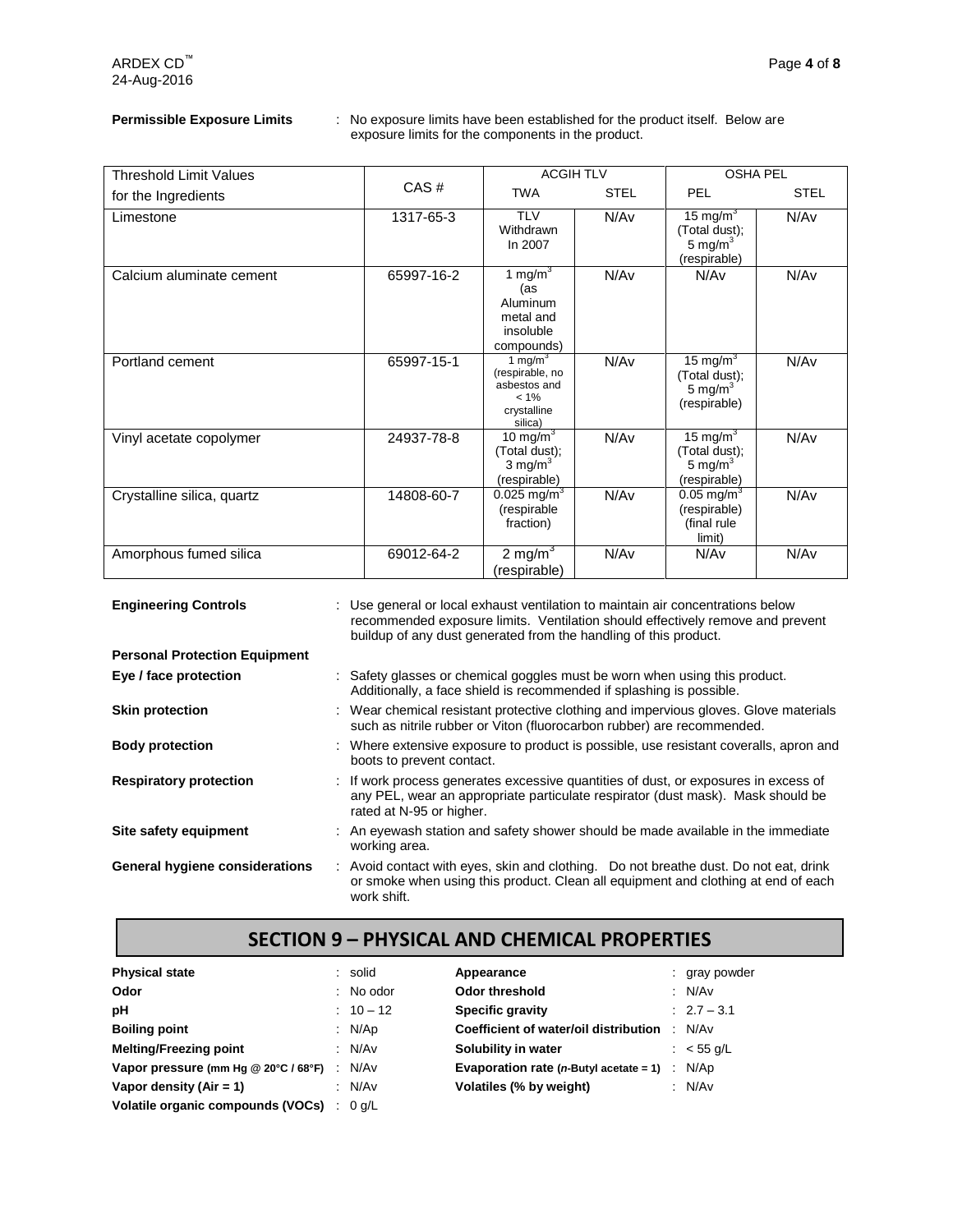| <b>Particle size</b>                                                                          | : N/Av          | <b>Flammability classification</b>               | : Not flammable |
|-----------------------------------------------------------------------------------------------|-----------------|--------------------------------------------------|-----------------|
| <b>Flash point</b>                                                                            | : $N/Av$        | Lower flammable limit (% by vol) : Not available |                 |
| Flash point method                                                                            | : N/Av          | Upper flammable limit (% by vol) : Not available |                 |
| <b>Auto-ignition temperature</b>                                                              | : N/Av          | <b>Decomposition temperature</b>                 | : Not available |
| <b>Viscosity</b>                                                                              | : Not available | <b>Oxidizing properties</b>                      | : Not available |
| Ford to the contract a Constitution of the contract the contract of the contract of the const |                 |                                                  |                 |

**Explosion data: Sensitivity to mechanical impact / static discharge**

**:** Not expected to be sensitive to mechanical impact or static discharge.

# **SECTION 10 – REACTIVITY AND STABILITY INFORMATION**

| <b>Reactivity</b> |
|-------------------|
|-------------------|

**Reactivity** : Contact with water may cause hydration and formation of caustic calcium hydroxide.

| <b>Stability</b>                       | : Stable under the recommended storage and handling conditions prescribed. |
|----------------------------------------|----------------------------------------------------------------------------|
| <b>Hazardous reactions</b>             | : Hazardous polymerization does not occur.                                 |
| <b>Conditions to avoid</b>             | : High temperatures.                                                       |
| Materials to avoid and incompatability |                                                                            |
|                                        | $\sim$ Ovidizing cappin                                                    |

: Oxidizing agents.

**Hazardous decomposition products**

: None known, refer to hazardous combustion products in Section 5.

## **SECTION 11 – TOXICOLOGICAL INFORMATION**

| <b>Routes of exposure</b>                                  | Skin Absorption: NO Skin and Eyes: Yes Ingestion: YES<br>: Inhalation: YES                                                                                                                                                                                                          |  |  |  |  |  |
|------------------------------------------------------------|-------------------------------------------------------------------------------------------------------------------------------------------------------------------------------------------------------------------------------------------------------------------------------------|--|--|--|--|--|
| <b>Symptoms of exposure</b>                                | : See Section 4.                                                                                                                                                                                                                                                                    |  |  |  |  |  |
| <b>Calculated Acute Toxicity Estimates for the Product</b> |                                                                                                                                                                                                                                                                                     |  |  |  |  |  |
| Inhalation                                                 | : Not Available                                                                                                                                                                                                                                                                     |  |  |  |  |  |
| Oral                                                       | : Not Available                                                                                                                                                                                                                                                                     |  |  |  |  |  |
| Dermal                                                     | : Not Available                                                                                                                                                                                                                                                                     |  |  |  |  |  |
| <b>Toxicological data</b>                                  | : There are insufficient data for estimating the product's acute toxicity. Several<br>components become caustic in the presence of water, and therefore should not be<br>inhaled, ingested, or allowed to contact skin. See below for individual ingredient<br>acute toxicity data. |  |  |  |  |  |

| <b>Acute Toxicity Parameters</b> |            | LC50, Inhalation | LD50, Oral       | LD50, Dermal     |
|----------------------------------|------------|------------------|------------------|------------------|
| for the Ingredients              | CAS#       | mg/L, Rat, 4 hr  | mg/kg, rat       | mg/kg, rabbit    |
| Limestone                        | 1317-65-3  | N/Av             | 6.450            | N/Av             |
| Calcium aluminate cement         | 65997-16-2 | N/Av             | N/A <sub>v</sub> | N/Av             |
| Portland cement                  | 65997-15-1 | N/Av             | N/A <sub>v</sub> | N/A <sub>v</sub> |
| Vinyl acetate copolymer          | 24937-78-8 | N/Av             | > 1.000          | N/Av             |
| Crystalline silica, quartz       | 14808-60-7 | N/Av             | N/Av             | N/A <sub>v</sub> |
| Amorphous fumed silica           | 69012-64-2 | N/Av             | >22,500          | N/A <sub>v</sub> |

| <b>Skin corrosion or irritation</b>                    |  | $\therefore$ Causes skin corrosion when wet.<br><b>Serious eye damage / eye irritation</b> : Causes eye burns. May cause blindness.                                                                                                                                                                    |  |  |  |
|--------------------------------------------------------|--|--------------------------------------------------------------------------------------------------------------------------------------------------------------------------------------------------------------------------------------------------------------------------------------------------------|--|--|--|
| Respiratory or skin sensitization                      |  | : Portland cement may cause an allergic skin reaction, in hypersensitive individuals<br>possibly due to trace amounts of chromium.                                                                                                                                                                     |  |  |  |
| Germ cell mutagenicity                                 |  | : None known.                                                                                                                                                                                                                                                                                          |  |  |  |
| <b>Carcinogenic status</b>                             |  | : This product contains Crystalline silica. Crystalline silica (respirable size) is<br>classified as carcinogenic by inhalation by IARC (Group 1), ACGIH (Group A2),<br>NTP (Group 1) and OSHA (OSHA Select carcinogen). No other components are<br>listed as carcinogens by ACGIH, IARC, OSHA or NTP. |  |  |  |
| <b>Reproductive toxicity</b>                           |  | : None known.                                                                                                                                                                                                                                                                                          |  |  |  |
| <b>Specific Target Organ Toxicity, Single Exposure</b> |  |                                                                                                                                                                                                                                                                                                        |  |  |  |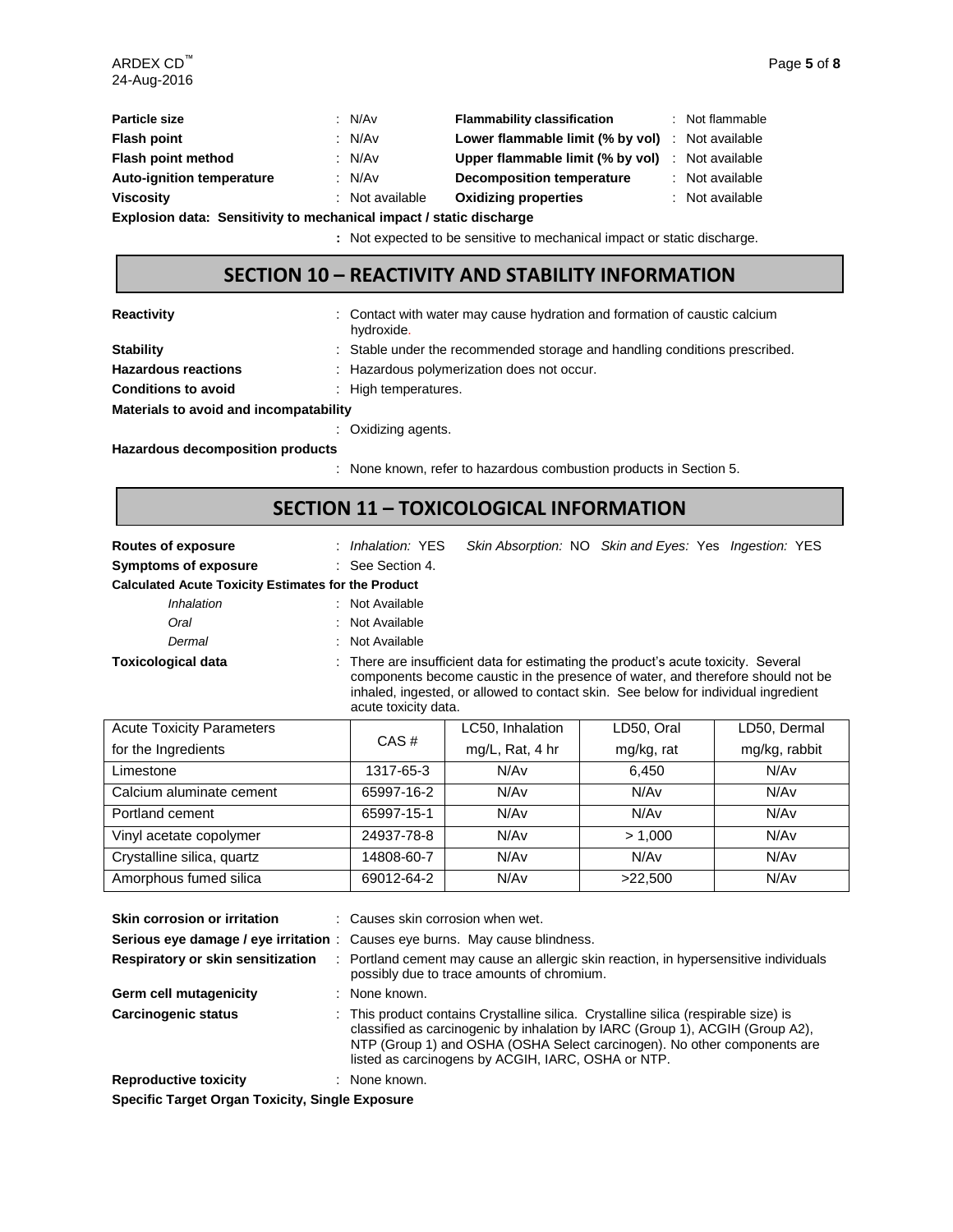|                                                          | : May cause respiratory irritation.                          |  |  |  |  |  |  |
|----------------------------------------------------------|--------------------------------------------------------------|--|--|--|--|--|--|
| <b>Specific Target Organ Toxicity, Repeated Exposure</b> |                                                              |  |  |  |  |  |  |
|                                                          | : May cause lung damage upon repeated or prolonged exposure. |  |  |  |  |  |  |
| <b>Aspiration hazard</b>                                 | : None known.                                                |  |  |  |  |  |  |
| <b>Additional information</b>                            | : N/Av                                                       |  |  |  |  |  |  |
|                                                          |                                                              |  |  |  |  |  |  |

## **SECTION 12 – ECOLOGICAL INFORMATION**

| <b>Environmental effects</b>                          | : The product should not be allowed to enter drains or water courses, or be<br>deposited where it can affect ground or surface waters. |
|-------------------------------------------------------|----------------------------------------------------------------------------------------------------------------------------------------|
| Ecotoxicological                                      | : No data is available on the product itself.                                                                                          |
| <b>Ecotoxicity</b>                                    | : No data available.                                                                                                                   |
| <b>Biodegradability</b>                               | : No data available.                                                                                                                   |
| <b>Bioaccumulative potential : No data available.</b> |                                                                                                                                        |
| Mobility in soil                                      | : No data available.                                                                                                                   |
| <b>PBT and vPvB assessment</b> : No data available.   |                                                                                                                                        |
| Other adverse effects                                 | : No data available.                                                                                                                   |

# Handling for disposal : Handle waste according to recommendations in Section 7. **Methods of disposal** : You must test your waste using methods described in 40 CFR Part 261 to determine if it meets applicable definitions of hazardous wastes. Dispose in **SECTION 13 – DISPOSAL CONSIDERATION**

|             | accordance with all applicable federal, state, provincial and local regulations.<br>Contact your local, state, provincial or federal environmental agency for specific<br>rules.                                                                                                                                                                                                                 |
|-------------|--------------------------------------------------------------------------------------------------------------------------------------------------------------------------------------------------------------------------------------------------------------------------------------------------------------------------------------------------------------------------------------------------|
| Packaging   | : Handle contaminated packaging in the same manner as the product.                                                                                                                                                                                                                                                                                                                               |
| <b>RCRA</b> | : If this product, as supplied, becomes a waste in the United States, it may meet the<br>criteria of a hazardous waste as defined under RCRA, Title 40 CFR 261. It is the<br>responsibility of the waste generator to determine the proper waste identification<br>and disposal method. For disposal of unused or waste material, check with local,<br>state and federal environmental agencies. |

## **SECTION 14 – TRANSPORTATION INFORMATION**

| Regulatory<br><b>Information</b>               | UN<br><b>Number</b> | <b>Shipping Name</b>                                                    | <b>Class</b> | Packing<br>Group | Label       |
|------------------------------------------------|---------------------|-------------------------------------------------------------------------|--------------|------------------|-------------|
| <b>TDG</b>                                     | <b>None</b>         | This product is not regulated according to Canadian<br>TDG regulations. | <b>None</b>  | <b>None</b>      | <b>None</b> |
| <b>TDG</b><br>Additional<br><b>Information</b> | <b>None</b>         |                                                                         |              |                  |             |
| <b>49 CFR/DOT</b>                              | <b>None</b>         | This product is not regulated according to US DOT<br>regulations.       | <b>None</b>  | <b>None</b>      | <b>None</b> |
| 49 CFR/DOT<br>Additional<br>Information        | <b>None</b>         |                                                                         |              |                  |             |

## **SECTION 15 – REGULATORY INFORMATION**

### **Canadian Information:**

This product has been classified according to the hazard criteria of the Hazardous Products Regulations (HPR). This SDS contains all of the information required by the HPR.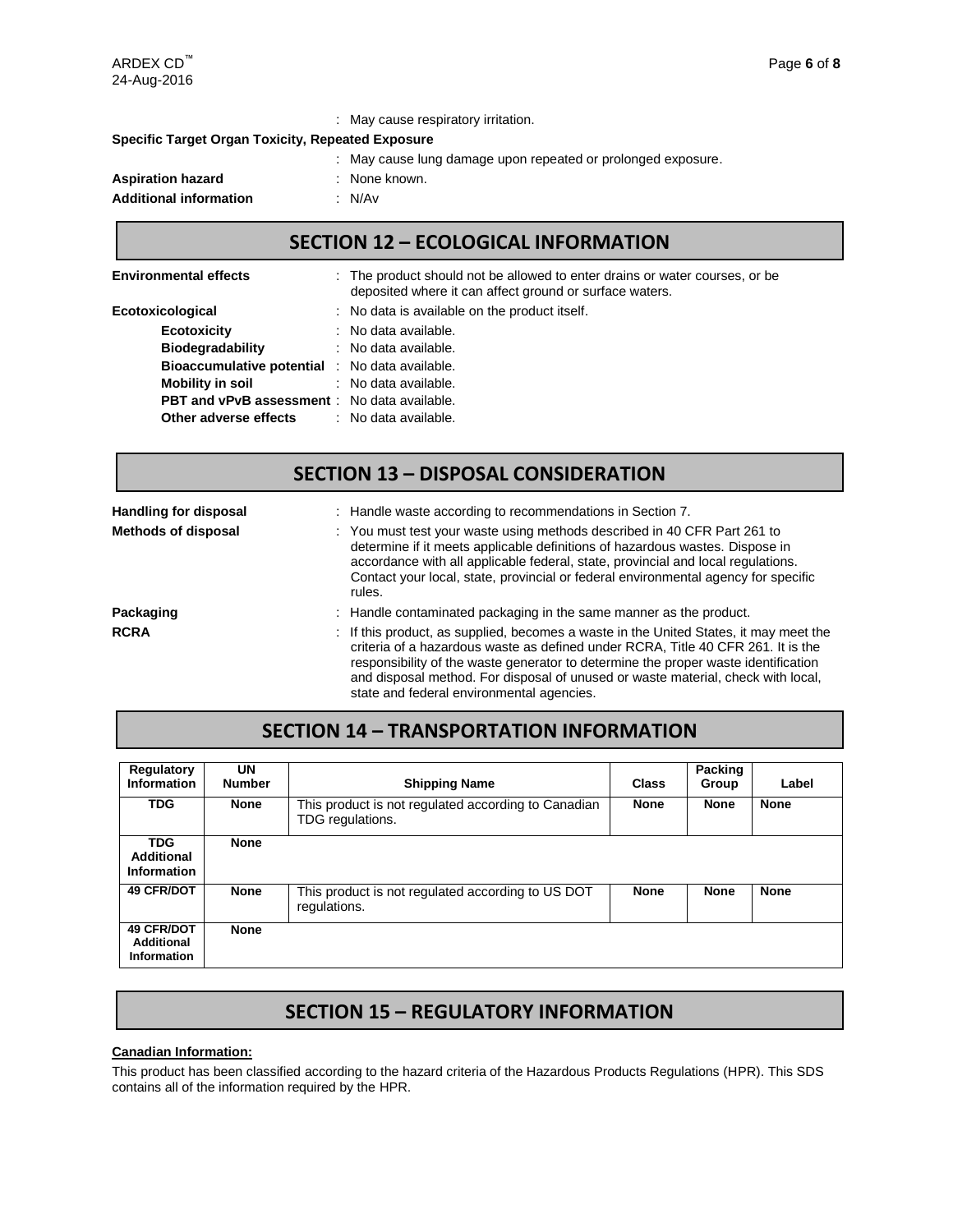Canadian Environmental Protection Act (CEPA) information: All ingredients listed appear on either the Domestic Substances List (DSL) or the Non- Domestic Substances List (NDSL).

#### **US Federal Information:**

TSCA: All listed ingredients appear on the Toxic Substances Control Act (TSCA) inventory.

CERCLA Reportable Quantity (RQ) (40 CFR 117.302): None reported.

SARA TITLE III: Sec. 311 and 312, SDS Requirements, 40 CFR 370 Hazard Classes:

Immediate (Acute) Health Hazard

Chronic Health Hazard.

Under SARA Sections 311 and 312, the EPA has established threshold quantities for the reporting of hazardous chemicals. The current thresholds are 500 pounds or the threshold planning quantity (TPQ), whichever is lower, for extremely hazardous substances and 10,000 pounds for all other hazardous chemicals.

SARA TITLE III: Sec. 313, Toxic Chemicals Notification, 40 CFR 372: This material is not subject to SARA notification requirements, since it does not contain any Toxic Chemical constituents above *de minimus* concentrations.

#### U.S. State Right To Know Laws

California Proposition 65: Warning! This product contains a chemical known to the State of California to cause cancer. It contains Crystalline silica, quartz.

Other State Right to Know Laws:

| Ingredient on State RTK Law? | CAS#       | CА | MA  | <b>MN</b> | <b>NJ</b>  | РA  | RI  |
|------------------------------|------------|----|-----|-----------|------------|-----|-----|
| Limestone                    | 1317-65-3  | No | YES | No        | YES        | YES | YES |
| Portland cement              | 65997-15-1 | No | YES | No        | YES        | YES | YES |
| Crystalline silica, quartz   | 14808-60-7 | No | YFS | YFS       | YES        | YES | YES |
| Amorphous fumed silica       | 69012-64-2 | No | YFS | No        | <b>YFS</b> | No  | No  |

### **SECTION 16 – OTHER INFORMATION**

HMIS Rating **: \*** - Chronic Hazard 0 - Minimal 1 – Slight 2 – Moderate 3 – Serious 4 – Severe *Health:* \*3 *Flammability* 0 *Physical Hazard* 1 PPE: G Gloves, safety glasses, and dust respirator

**Legend :** ACGIH: American Conference of Governmental Industrial Hygienists CAS: Chemical Abstract Services CERCLA: Comprehensive Environmental Response, Compensation, and Liability Act of 1980 CFR: Code of Federal Regulations DOT: Department of Transportation DSL: Domestic Substances List EPA: Environmental Protection Agency GHS: Globally Harmonized System HPR: Hazardous Products Regulations IARC: International Agency for Research on Cancer Inh: Inhalation N/Av: Not Available N/Ap: Not Applicable NIOSH: National Institute of Occupational Safety and Health NTP: National Toxicology Program OSHA: Occupational Safety and Health Administration PEL: Permissible exposure limit RCRA: Resource Conservation and Recovery Act SARA: Superfund Amendments and Reauthorization Act STEL: Short Term Exposure Limit TDG: Canadian Transportation of Dangerous Goods Act & Regulations TLV: Threshold Limit Values TSCA: Toxic Substance Control Act

TWA: Time Weighted Average